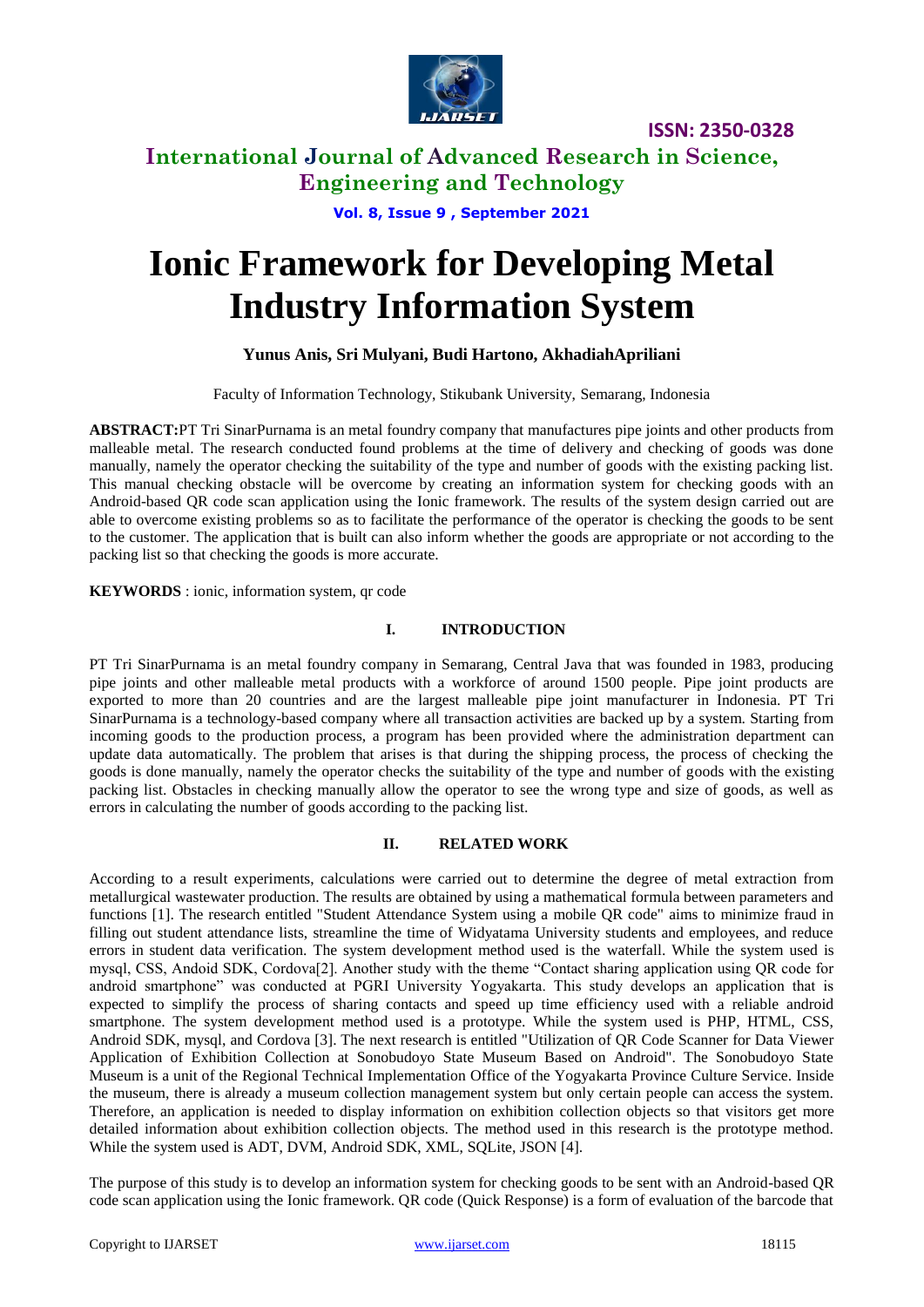

# **ISSN: 2350-0328 International Journal of Advanced Research in Science, Engineering and Technology**

#### **Vol. 8, Issue 9 , September 2021**

we usually see on a product. The QR code is in the form of a black square line shaped like a barcode but with a more compact appearance.

The results of this study are expected to help PT. Tri SinarPurnama to scan the process of checking goods to be sent both export and locally in very large quantities which are currently still being done manually and there is a risk of miscalculation due to the large number of goods to be sent.

#### **III. METHODOLOGY**

The Waterfall method is a process of activities from specification, development, validation, and evolution and represents them as separate processes such as requirements specification, software design, implementation, testing, and so on [5].



Fig.1. Waterfall Method

The following is an explanation of the stages carried out in the waterfall model as follows :

#### **A. Requirements Definition**

In this stage, the service requirements, limitations, and system objectives are defined through consultation with system users so that a search and collection of requirements is carried out in accordance with the system specifications from the user. At this stage also determine the right type of system and can answer problems in the design of the information system scan check goods at PT. Tri SinarPurnama Semarang.

From the results of discussions with the management, several problems were found as follows:

- 1) During the delivery process and the checking of goods is done manually, the operator checks the suitability of the type and quantity of goods with the existing packing list.
- 2) Manual checking constraints allow operators to see the wrong type and size of goods, as well as errors in calculating the number of goods according to the packing list.
- 3) Cases often arise where there is a discrepancy between stock data and physical data of goods, which indicates that the goods sent are not appropriate. This often results in complaints from customers.

From the problems above, an analysis of the previously running manual system was carried out, then the design of an information system for scanning goods checks was carried out using the Ionic framework. The analysis can be seen in table 1 below:

| No. | Problem                                                                                                       | Solution                                               |  |  |  |  |
|-----|---------------------------------------------------------------------------------------------------------------|--------------------------------------------------------|--|--|--|--|
|     | The process of sending and checking the goods is                                                              | Designing an information system for scanning goods     |  |  |  |  |
|     | done manually, namely, the operator checks the                                                                | checks so that the delivery process and checking goods |  |  |  |  |
|     | suitability of the type and number of goods with the                                                          | can be done automatically through the method of        |  |  |  |  |
|     | existing packing list.                                                                                        | scanning goods using a QR code.                        |  |  |  |  |
| 2.  | By using the goods check scan information system, the<br>Obstacles in checking manually allow the operator to |                                                        |  |  |  |  |
|     | see the wrong type and size of goods, as well as                                                              | manual process will be replaced by an automatic        |  |  |  |  |
|     | errors in calculating the number of goods according                                                           | process using the scanned goods check method with a    |  |  |  |  |
|     | to the packing list.                                                                                          | QR code.                                               |  |  |  |  |
|     | Cases often arise where there is<br>a discrepancy                                                             | Stock data and<br>will<br>physical<br>data of<br>goods |  |  |  |  |

Table 1. Analysis of the running system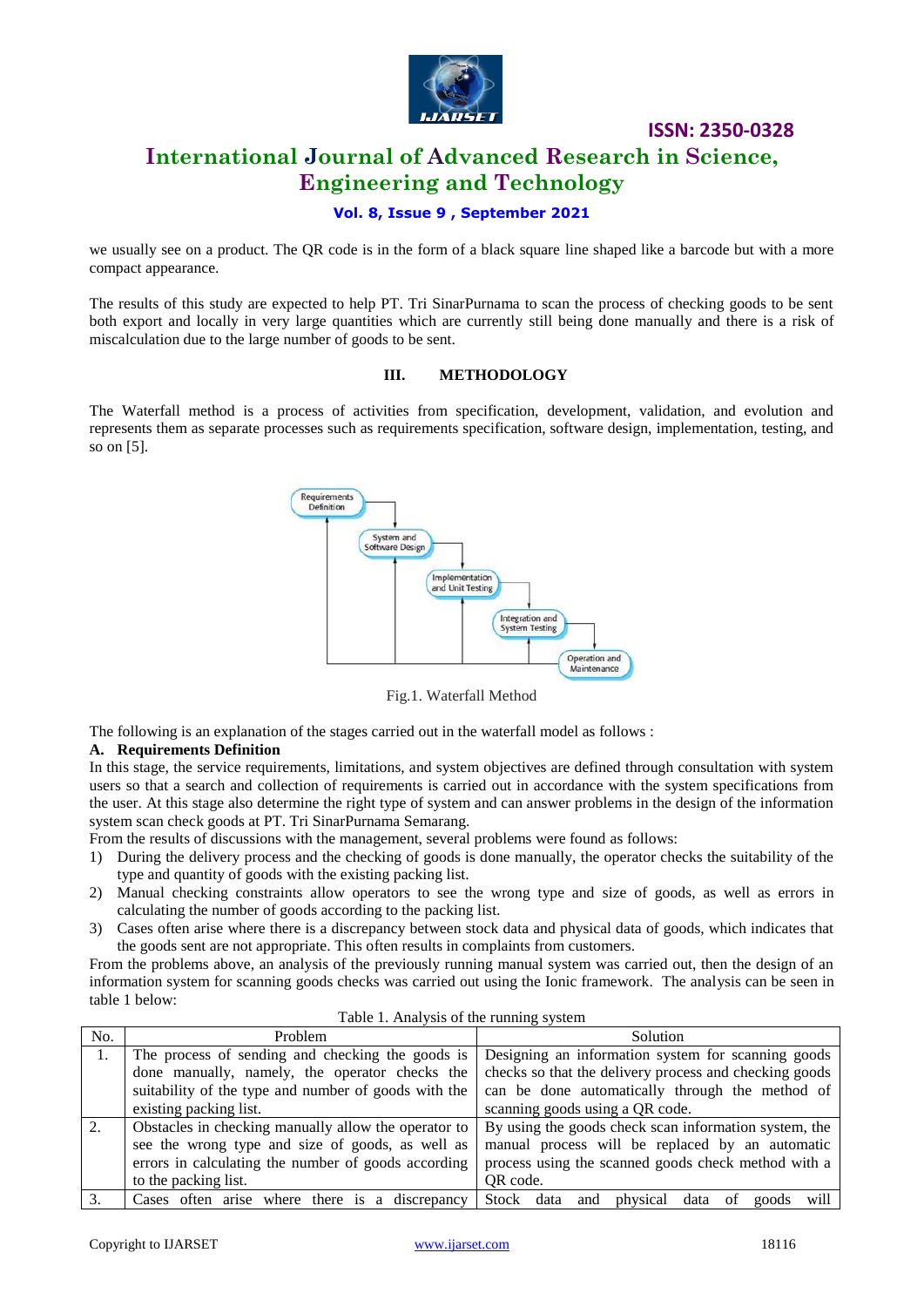

## **International Journal of Advanced Research in Science, Engineering and Technology**

#### **Vol. 8, Issue 9 , September 2021**

|                                                  | between stock data and physical goods data automatically appear as a report for checking goods             |  |  |  |  |
|--------------------------------------------------|------------------------------------------------------------------------------------------------------------|--|--|--|--|
|                                                  | indicating that the goods sent are not appropriate. data because since the initial process a scan of goods |  |  |  |  |
| This often results in complaints from customers. | checks has been carried out using a QR code system.                                                        |  |  |  |  |

#### **B. System and Software Design**

At this stage, the process of allocating the needs of both system hardware and software is carried out by forming the overall system architecture. The design identifies and describes the underlying system abstraction relationships. The activities carried out include designing systems using DFD, ERD, database design, and system interface design. From the analysis carried out the software needed to design an information system for scanning goods checks is shown in table 2 below: Table 2. System Development Software Requirements

| Tuble 2. Bystem Bevelopment Boltware Requirements |                         |                                        |  |  |  |
|---------------------------------------------------|-------------------------|----------------------------------------|--|--|--|
| No.                                               | Device Type             | Device Name                            |  |  |  |
| 1.                                                | <b>Operating System</b> | Microsoft Window 732 Bit               |  |  |  |
| 2.                                                | Web Server              | Apace(2.2.4)                           |  |  |  |
| 3.                                                | Database Server         | MySQL (5.1)                            |  |  |  |
| 4.                                                | Web Browser             | Mozilla Firefox60.0.1                  |  |  |  |
| 5.                                                | Language Programming    | HTML, PHP, JavaScript                  |  |  |  |
| 6.                                                | <b>Support Apps</b>     | MobileApps, QR Code Generator, Cordova |  |  |  |
|                                                   |                         | barcode scanner, and Sistem Android    |  |  |  |

The hardware needed in the development of a web-based tour package reservation information system at PT. Tri SinarPurnama Semarang, namely:

- 1) Processor Intel (R) Celeron (R) 2957U @ 1.40GHz 1.40GHz
- 2) Memory (RAM) 2 GB
- 3) 14" LCD Monitor
- 4) Android phones

After analyzing the software and hardware requirements, the next step is to design a system using DFD, ERD, and database design on the interface to be built. A Context diagram is a data flow that serves to describe the linkage of flows in data between the system and the outside. Context Diagram can be seen in Figure 2 below:



#### Fig.2. Context Diagram

ERD is used in building a database to describe the relationship or relationship of two files or two tables more systematically. ERD consists of 2 main components, namely entities and relationships. The two components are further described through attributes. The ERD diagram can be seen in Figure 3 below: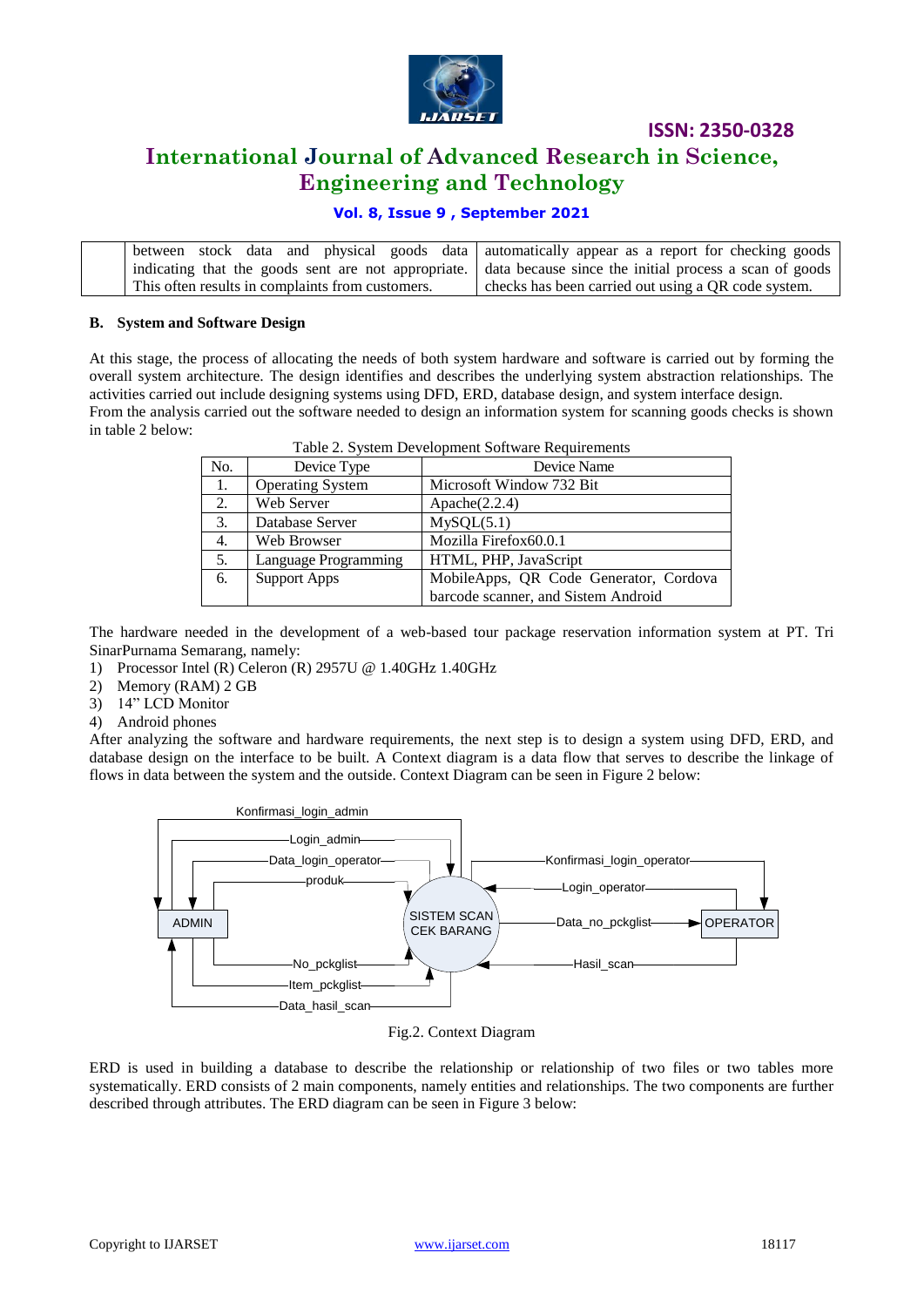

# **International Journal of Advanced Research in Science, Engineering and Technology**

**Vol. 8, Issue 9 , September 2021**



Fig.3. Entity Relational Diagram

Database design is the next stage after the ER diagram design appears. The database is a piece of dynamic information as a place to store data for processing. Database design can be accessed properly by a system [6].

#### **C. Implementation and Unit Testing**

This stage is part of realizing software design as a series of programs or program units. Then unit testing is carried out to verify that each unit has been met according to specifications or not. Design and build a scanned goods information system at PT. Tri SinarPurnama using the waterfall method is implemented through the stages of interface design in web page format starting from the login page which is divided into 2 (two) access rights, namely admin and user/operator. The implementation of this software design is built using the Ionic framework.

Ionic Framework is an open-source software development kit used in creating hybrid mobile applications. Built using AngularJS and Apache Cordova. Ionic provides users with all the components, tools, and functions used in the development of native mobile software development tools (SDKs). Developers can design their Apps using the tools and sample code provided by the framework documentation and website help. That installation requires NodeJS and npm which is the built-in package manager for NodeJS, regardless of Windows, Linux, or Macintosh envmetalment. Ionic is a much better platform to use for designing and building apps, because native apps are platform-specific, have their own development tools, are very time-consuming and expensive too. The Ionic framework is devoted to building hybrid mobile applications with HTML5, CSS, and AngularJS. Ionic uses Node.js SASS, AngularJS as its engine. Ionic is equipped with CSS components such as buttons, lists, cards, forms, grids, tabs, and many more. So Ionic is a web technology that can be used to create a mobile application. Because it's a hybrid, the application is only created once but can be released on more than 1 platform aka cross-platform [7].

AngularJS is the next iteration of the AngularJS Framework. Angular JS Framework promises better performance and uses the Typescript programming language for secure programming. While Apache Cordova allows developers to create mobile applications using JavaScript, CSS, and HTML instead of using platform-specific application programming interfaces (APIs) such as those on iOS, Android, or Windows Phone. The other side is platformindependent, using HTML, CSS, and JavaScript. The build process is quite fast and developers have direct API access with Cordova.[7].

#### **D. Integration and System Testing**

The implementation is the result of the design that has been done previously and then the integration and evaluation of the system are carried out. System testing is done using the BlackBox method, which is an approach to be able to test every function in a program so that it can run properly. Black box testing is specifically designed to find errors by testing the software interface. The purpose of this test is to determine the usability of the software that has been made by checking whether the input is well received, and the output results are in accordance with what is expected and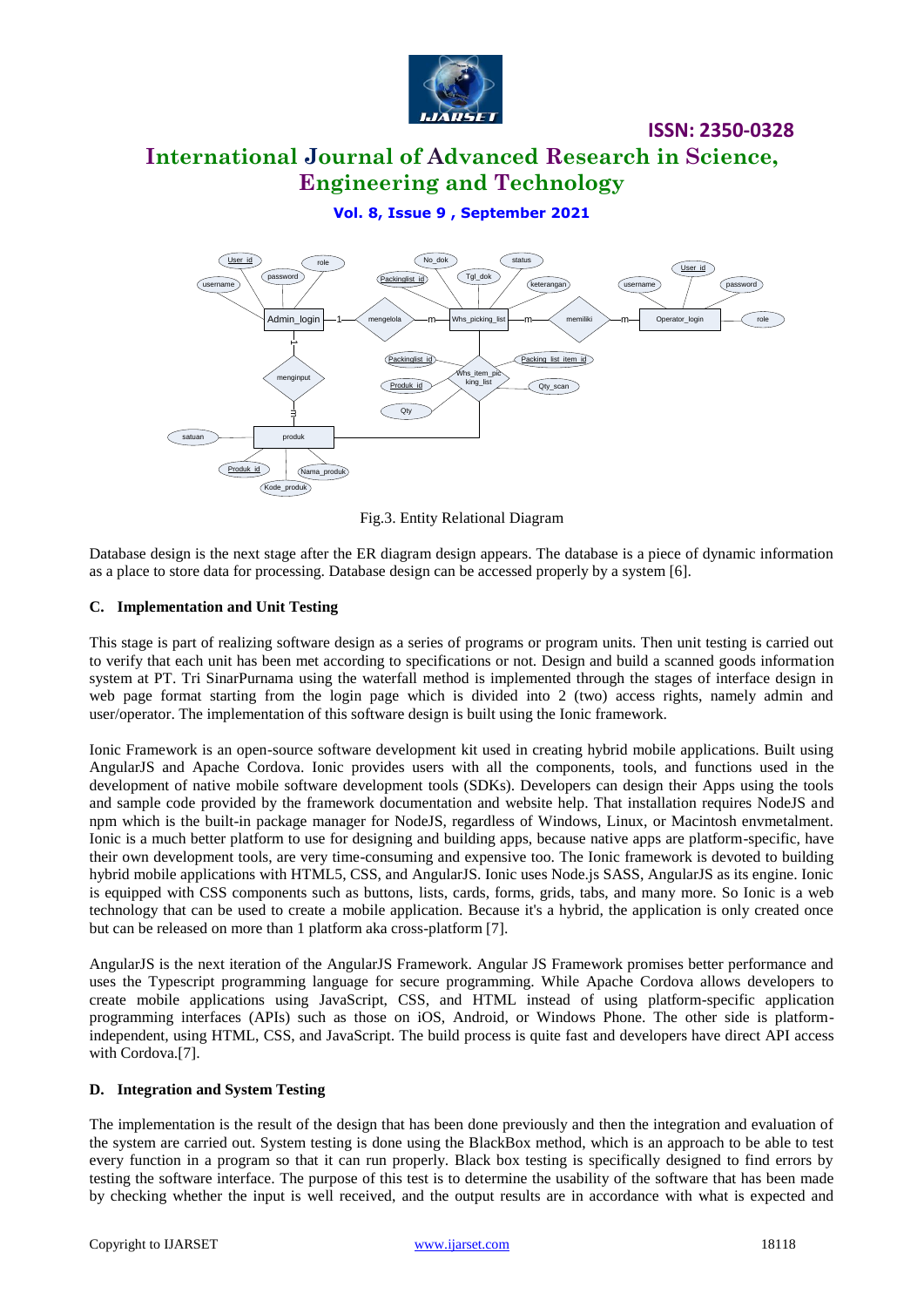

# **International Journal of Advanced Research in Science, Engineering and Technology**

**ISSN: 2350-0328**

#### **Vol. 8, Issue 9 , September 2021**

ensure that the software that has been developed has the quality and is in accordance with what was previously designed. , namely by presenting the main study of the specifications, design analysis, and coding of the software itself [8].

#### **E. Operations and Maintenance**

At this stage, the system is installed and put into practical use. The maintenance phase is carried out by correcting errors that are not found in the early stages of each cycle, in order to improve the implementation of system units and improve system services. At this stage, the system that has been handed over to the user to be prepared and operated as well as maintenance is carried out to make corrections if there are errors or deficiencies.

#### **IV. USER INTERFACE**

Admin Login Page. The Admin login page is an implementation of the interface design which contains a header where the admin inputs the username and password. The admin login page can be seen in Figure 4 below :

| 20:09                        | $\textcircled{3} \textcircled{3} \text{ and } \text{} \text{} \text{} \text{} \text{} \text{} \text{}$ |
|------------------------------|--------------------------------------------------------------------------------------------------------|
| Login                        |                                                                                                        |
|                              |                                                                                                        |
| <b>Username</b><br>diahadmin |                                                                                                        |
| Password<br>…∣               |                                                                                                        |
|                              | <b>LOGIN</b>                                                                                           |

Fig.4. Admin Login Page

Admin Page. The admin page contains a view of the data that will be worked on, those that are running, and those that have been completed. Admin can input packing list data to be done by pressing the  $(+)$  button in the upper right corner. The admin login page can be seen in Figure 6 below :

| 20:09<br><b>Dokumen Produk Picking</b><br>$^{(+)}$ |             |            |  |  |  |
|----------------------------------------------------|-------------|------------|--|--|--|
| <b>TODO</b>                                        | IN PROGRESS | FINAL      |  |  |  |
|                                                    |             |            |  |  |  |
|                                                    |             |            |  |  |  |
|                                                    |             |            |  |  |  |
|                                                    |             |            |  |  |  |
|                                                    |             |            |  |  |  |
|                                                    |             |            |  |  |  |
|                                                    |             |            |  |  |  |
| Dokumen                                            |             | 22<br>Akun |  |  |  |

Fig.5. Admin Page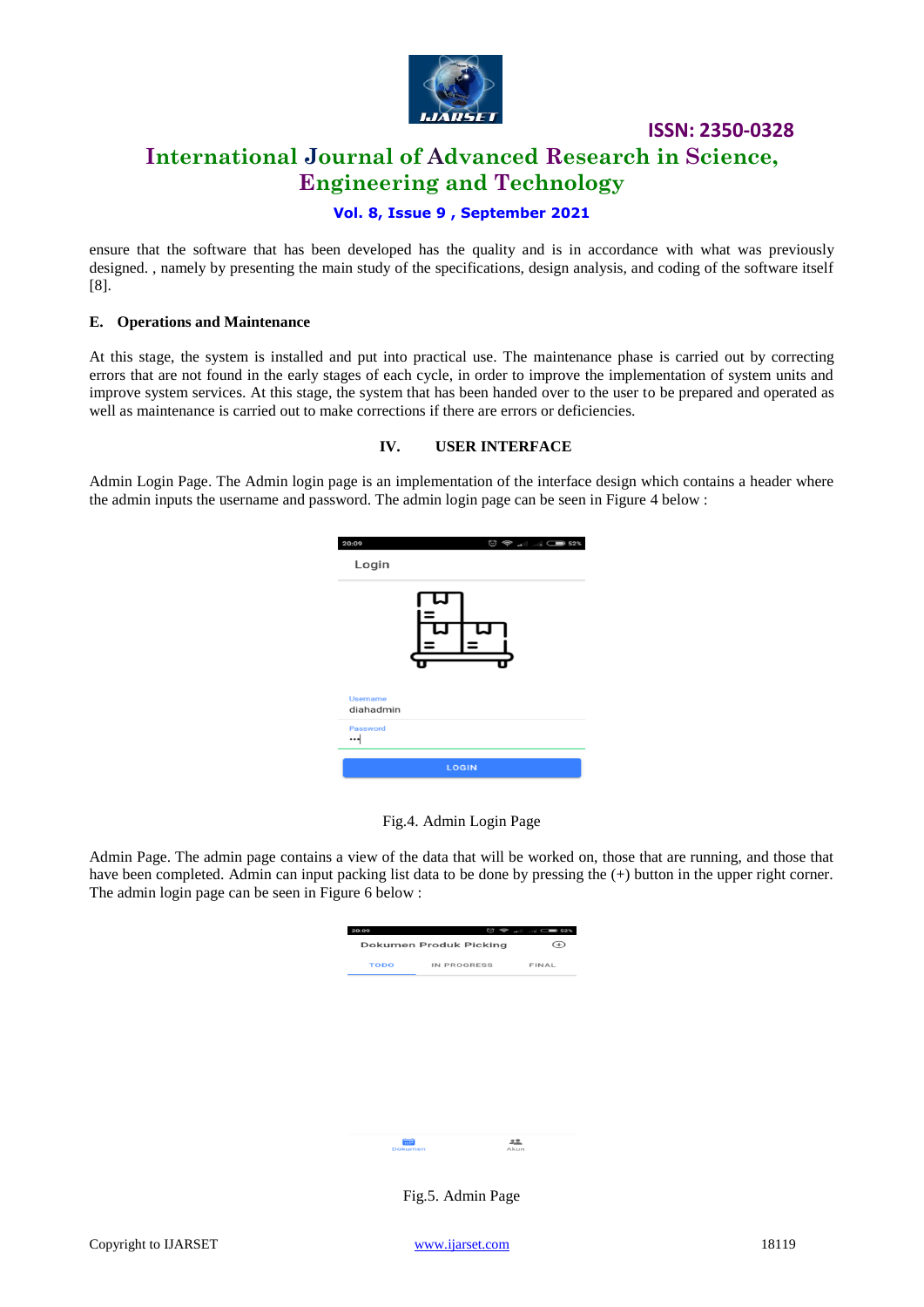

**ISSN: 2350-0328 International Journal of Advanced Research in Science, Engineering and Technology**

#### **Vol. 8, Issue 9 , September 2021**

Add Packing List page. On the Add Packing List page, the admin can create a new packing list data by adding products by pressing the (+) button in the upper right corner. The page for adding a packing list can be seen in Figure 7 below :

| 20:09                |                                          |  |  |  |  |  |  |
|----------------------|------------------------------------------|--|--|--|--|--|--|
| ←                    | Input Produk Picking                     |  |  |  |  |  |  |
|                      | Nomor Dokumen<br>Auto generate by system |  |  |  |  |  |  |
|                      | Tanggal Dokumen<br>15-06-2020            |  |  |  |  |  |  |
| Keterangan           |                                          |  |  |  |  |  |  |
| <b>Daftar Produk</b> |                                          |  |  |  |  |  |  |
|                      |                                          |  |  |  |  |  |  |
|                      |                                          |  |  |  |  |  |  |

SIMPAN



Add Product Page. The Add Product page is a continuation of the Add Packing List page. On this page, the admin can add products contained in the database. This product is the content or item in the packing list. The product adds page can be seen in Figure 8 below :

| $\circledcirc\Rightarrow\ldots\Rightarrow\circledast\Rightarrow\circledast\circledast$<br>19:05 |
|-------------------------------------------------------------------------------------------------|
| Cancel Select Produk                                                                            |
| Q Carl Kode / Nama Produk                                                                       |
| FIGNO2 - BENDS LONG FF 90<br>اسرا                                                               |
| <b>Input Qty</b><br>ᆌ                                                                           |
| FIGNO1 - BENDS LONG MF 90<br>╱                                                                  |
| Input Qty<br>1                                                                                  |
| FIGNO3 - BENDS LONG MM 90<br>□                                                                  |
| Input Qty<br>$\mathbf{1}$                                                                       |
| FIGNO4 - ELBOWS 90<br>$\Box$                                                                    |
| Input Oty<br>1                                                                                  |
| <b>TAMBAH</b>                                                                                   |

Fig.7. Add Product Page

Packing List Details page. This page contains the product items on the packing list. The packing list detail page can be seen in Figure 9 below :

| Input Produk Picking                                           |
|----------------------------------------------------------------|
| Nomor Dokumen<br><b>PKL/0006</b>                               |
| Tanggal Dokumen<br>$15-06-2020$                                |
| Keterangan                                                     |
| <b>Daftar Produk</b>                                           |
| FIGNO2 / BENDS LONG FF 90<br>1 Oty / 0 Oty Scan, Not completed |
| FIGNO1 / BENDS LONG MF 90<br>1 Oty / 0 Oty Scan, Not completed |
| FIGNOS / BENDS LONG MM 90<br>1 Qty / 0 Qty Scan. Not completed |
|                                                                |

**MULAI SCAN** 

Fig.8.. Packing List Details Page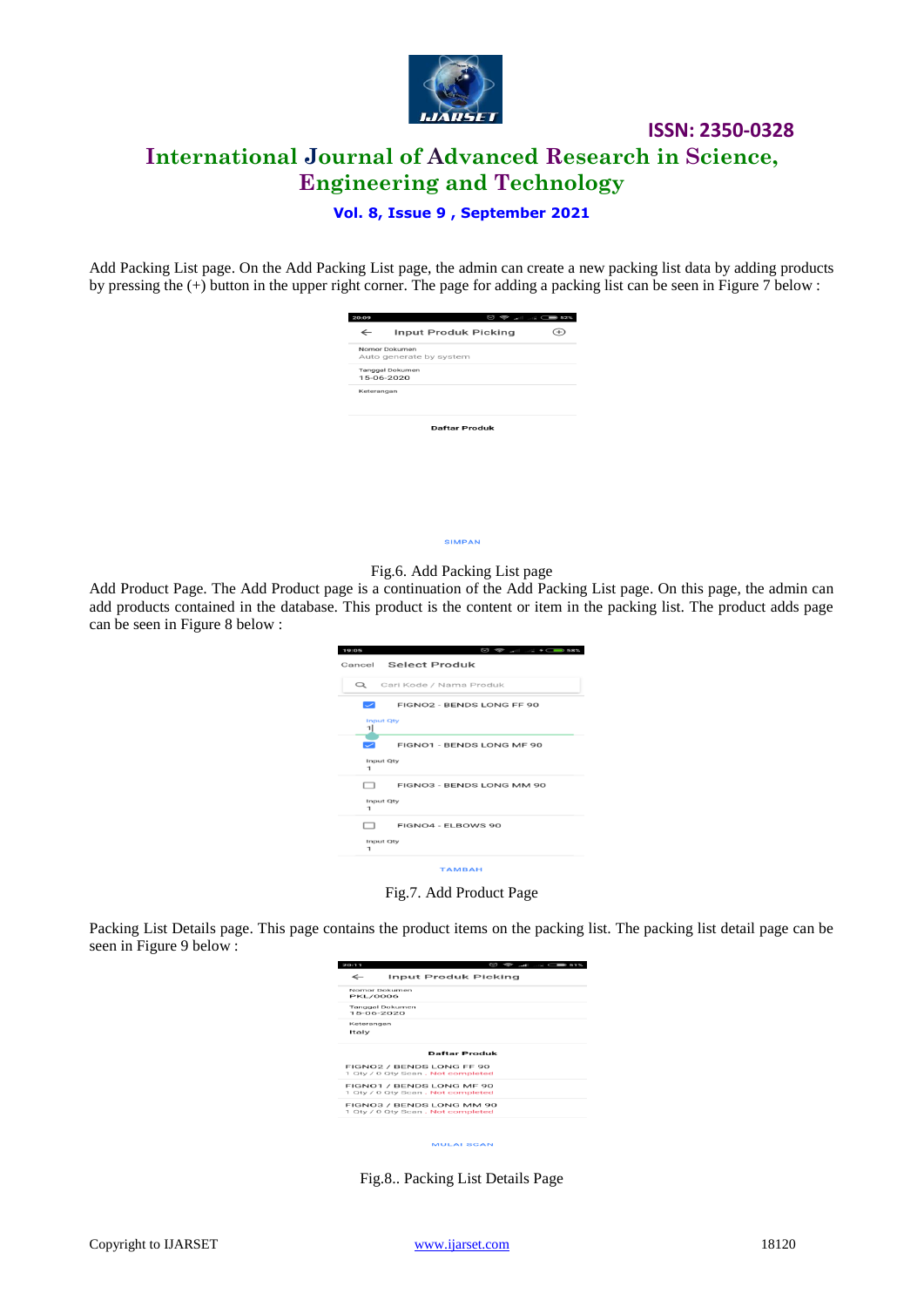

# **ISSN: 2350-0328 International Journal of Advanced Research in Science, Engineering and Technology**

#### **Vol. 8, Issue 9 , September 2021**

Product Scan Page. The product scan page contains instructions to point the camera at the barcode contained on the cardboard sticker of the goods. Automatically if the scan process is successful and fulfills the contents of the packing list, the number of scan results will increase. The product scan page can be seen in Figure 10 below:



Fig.9. Product Scan Page

In Progress and Final Data Pages. This page contains packing lists that have not been fulfilled and which have been completed by the operator. If the quantity has been met, then the data can be completed and enter on this page. The final data page can be seen in Figure 11 below :

| 22:44                   |                        |                     | $\ldots \not\mathbb{Z} \circledcirc \; \Leftrightarrow \; \ldots \vdash \ldots \otimes 22\%$ | 22:44                   |                        |                     |               |
|-------------------------|------------------------|---------------------|----------------------------------------------------------------------------------------------|-------------------------|------------------------|---------------------|---------------|
|                         | Dokumen Produk Picking |                     | ⊕                                                                                            |                         | Dokumen Produk Picking |                     | $\bigoplus$   |
|                         | TODO                   | <b>IN PROGRESS</b>  | FINAL                                                                                        |                         | TODO                   | IN PROGRESS         | <b>FINAL</b>  |
| <b>No</b>               | No Picking List Tgl    |                     | <b>Status</b>                                                                                | No                      | No Picking List Tgl    |                     | <b>Status</b> |
| 1                       | <b>PKL/0006</b>        | $15-06-$<br>2020    | <b>Not</b><br>completed                                                                      | 1                       | <b>PKL/0001</b>        | $13 - 06 -$<br>2020 | Complete<br>d |
| $\overline{\mathbf{c}}$ | PKL/0009               | $18 - 06 -$<br>2020 | <b>Not</b><br>completed                                                                      | $\overline{2}$          | <b>PKL/0004</b>        | $14 - 06 -$<br>2020 | Complete<br>d |
|                         |                        |                     |                                                                                              | 3                       | <b>PKL/0005</b>        | $14 - 06 -$<br>2020 | Complete<br>d |
|                         |                        |                     |                                                                                              | $\overline{\mathbf{A}}$ | <b>PKL/0008</b>        | $18 - 06 -$<br>2020 | Complete<br>d |
|                         |                        |                     |                                                                                              | 5                       | PKL/0010               | $23 - 07 -$<br>2020 | Complete<br>d |
|                         |                        |                     |                                                                                              |                         |                        |                     |               |
|                         |                        |                     |                                                                                              |                         |                        |                     |               |
|                         |                        |                     |                                                                                              |                         |                        |                     |               |
|                         |                        |                     |                                                                                              |                         | 前                      |                     | 22            |
|                         | mi<br>Dokumen          |                     | 유효<br>Akun                                                                                   |                         | <b>Dokumen</b>         |                     | Akun          |

Fig.10. In Progress and Final Date Pages

#### **V. CONCLUTION**

Based on the waterfall stages using the Ionic framework on the information system scan check goods at PT. Tri SinarPurnama Semarang, has produced a system that makes it easier for operators to check goods to be sent to customers. This is proven by the following achievements:

a. The operator no longer checks the goods manually by looking at the packing list paper, but only selects the packing list number in the application on the provided android cellphone and checks by pointing the cellphone camera at the QR code sticker found on the goods box. The way the system reads the packing list is by entering the packing list data into the database which is used as a reference for the process of scanning goods.

b. This Android-based PT Tri SinarPurnama Semarang Goods Check System application can inform whether the goods are suitable or not according to the packing list. So, checking the goods will be more accurate. In addition, if the goods